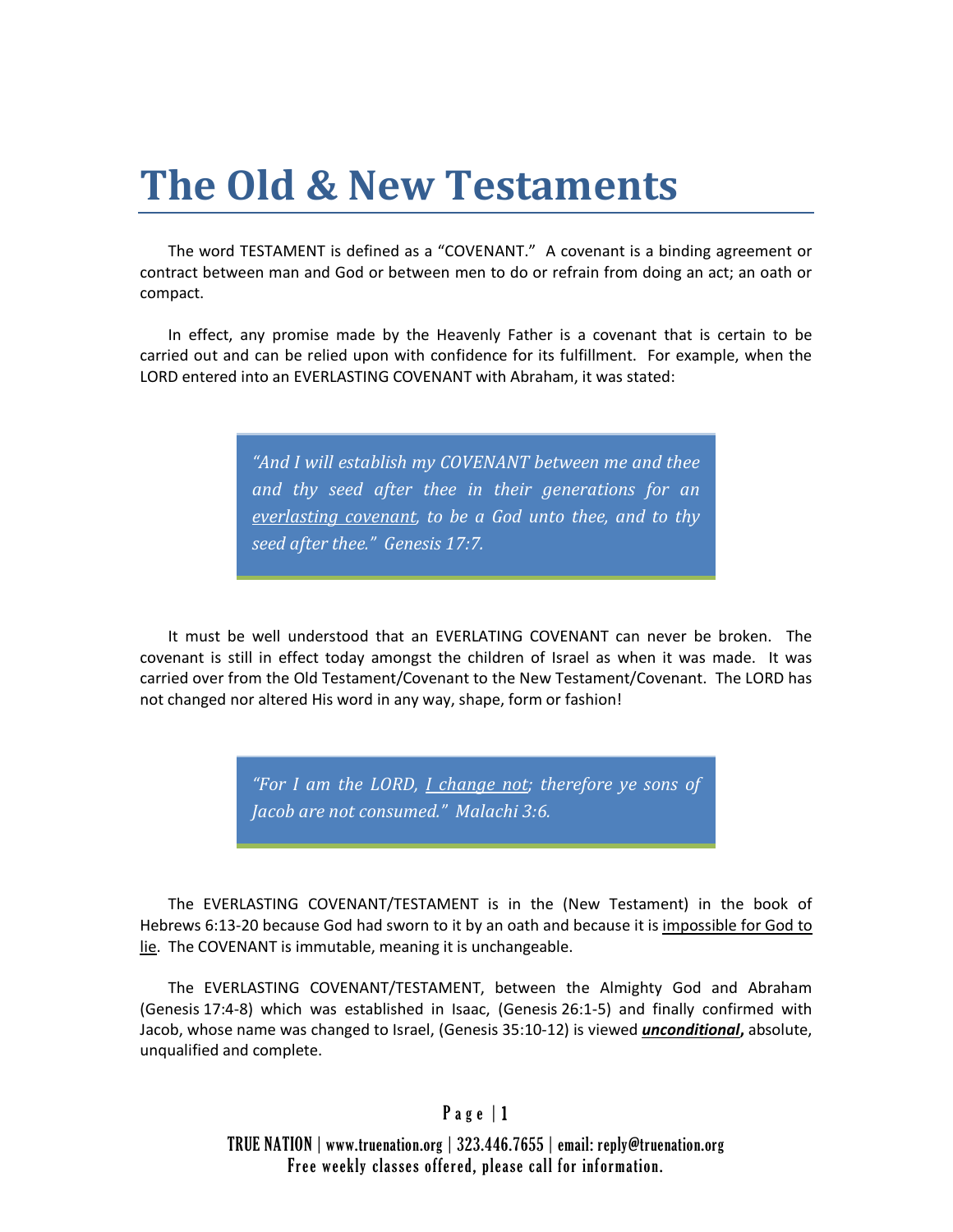In the Old Testament, the children of Israel entered into a COVENANT OF LAWS with the Heavenly Father at Mt. Sinai, *where they agreed with one accord to the keeping of His Laws, Statutes, Judgments, and Commandments.* This covenant is also written in the book of Hebrews (New Testament) where it directly quotes from Exodus 24:6-8 where the word COVENANT is unmistakably spoken of:

> *"For when Moses had spoken every precept to all the people according to the law, he took the blood of calves and of goats, with water, and scarlet wool, and hyssop, and sprinkled both the book, and all the people, Saying, This is the blood of the testament which God hath enjoined unto you." Hebrews 9:19-20.*

Now compare the covenant written in Hebrews to it written in Exodus:

*"And Moses took half of the blood, and put it in basons; and half of the blood he sprinkled on the altar. And he took the book of the covenant, and read in the audience of the people: and they said, All that the LORD hath said will we do, and be obedient. And Moses took the blood, and sprinkled it on the people, and said, Behold the blood of the covenant which the LORD hath made with you concerning all these words." Exodus 24:6-8.*

The Old Testament and the New Testament are simply one and the same. It is clear to see that nothing has been changed or done away contrary to what many clergymen, ministers, priests, preachers and church-going people so vehemently proclaim!

This particular Covenant, known as the LAW COVENANT**,** must not be confused with the Covenant made with Abraham, which was made some four hundred years previously. The LAW COVENANT made at Mt. Sinai was made *conditional.* The LAW COVENANT was to be held contingent upon the strict adherence of keeping and obeying the Laws of the God of Abraham, Isaac and Jacob.

## Page | 2

TRUE NATION | www.truenation.org | 323.446.7655 | email: reply@truenation.org Free weekly classes offered, please call for information.